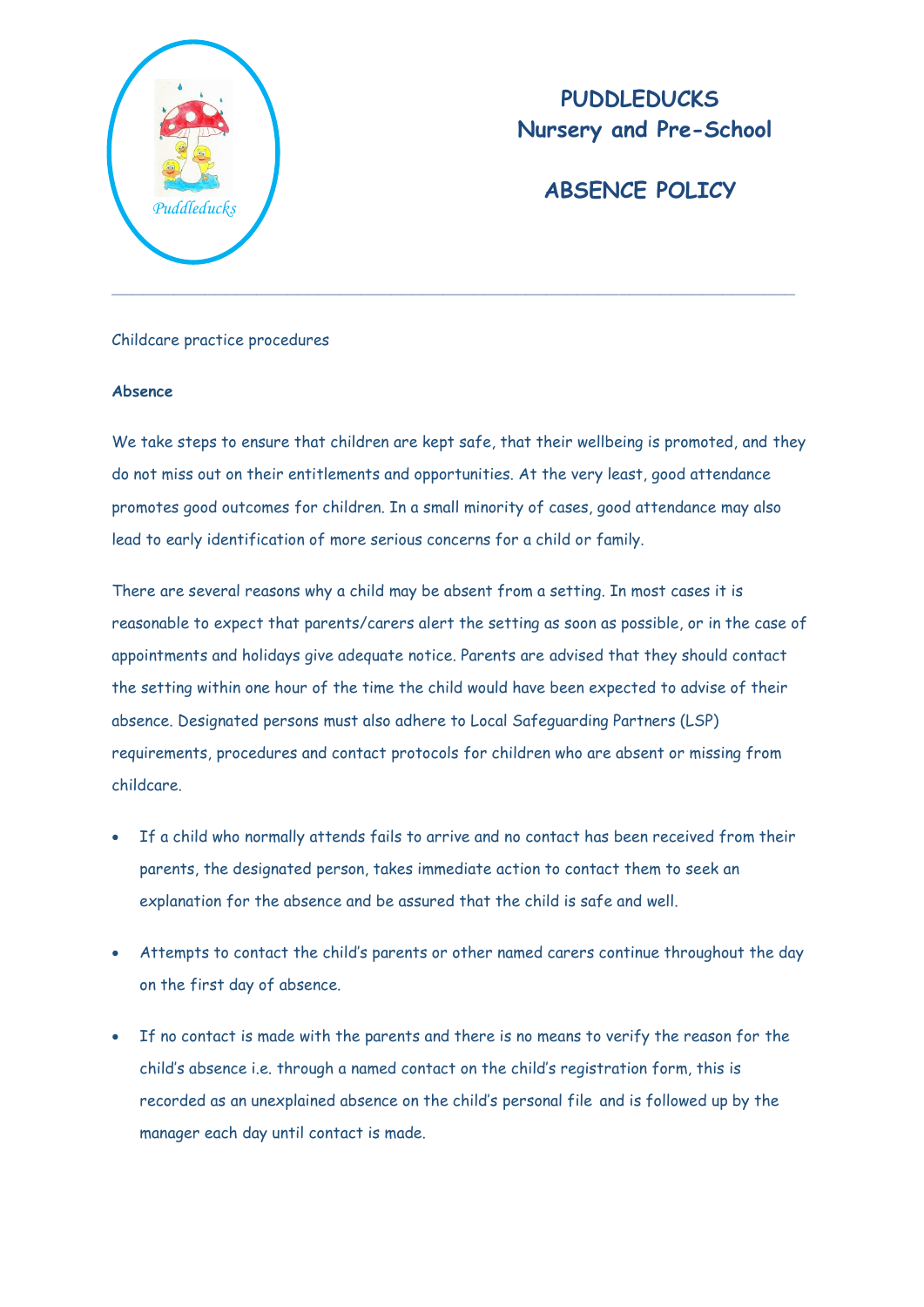- If contact has not been made within three working days, children's services will be contacted for advice about making a referral. Other relevant services maybe contacted as per LSP procedures.
- All absences are recorded on the child's personal file with the reason given for the absence, the expected duration and any follow up action taken or required with timescales.
- Absence records are retained for at least three years, or until the next Ofsted inspection following a cohort of children moving on to school.

If at any time further information comes to light that gives cause for concern, procedure: Responding to safeguarding or child protection concerns is immediately followed.

## **Safeguarding vulnerable children**

- The designated person or key person attempts to contact the parents to establish why the child is absent. If contact is made and a valid reason given, the information is recorded in the child's file.
- Any relevant professionals involved with the child are informed, e.g. social worker/family support worker.
- If contact is made and the designated person is concerned that the child is at risk, the relevant professionals are contacted immediately. The events, conversation and follow-up actions are recorded. If contact cannot be made, the designated person contacts the relevant professionals and informs them of the situation.
- If the child has current involvement with social care, the social worker is notified on the day of the unexplained absence.
- If at any time information comes to light that gives cause for concern, Safeguarding children, young people and vulnerable adults procedures are followed immediately.

## **Safeguarding**

 If a child misses three consecutive sessions and it has not been possible to make contact, the designated person calls Social Care and makes a referral if advised.